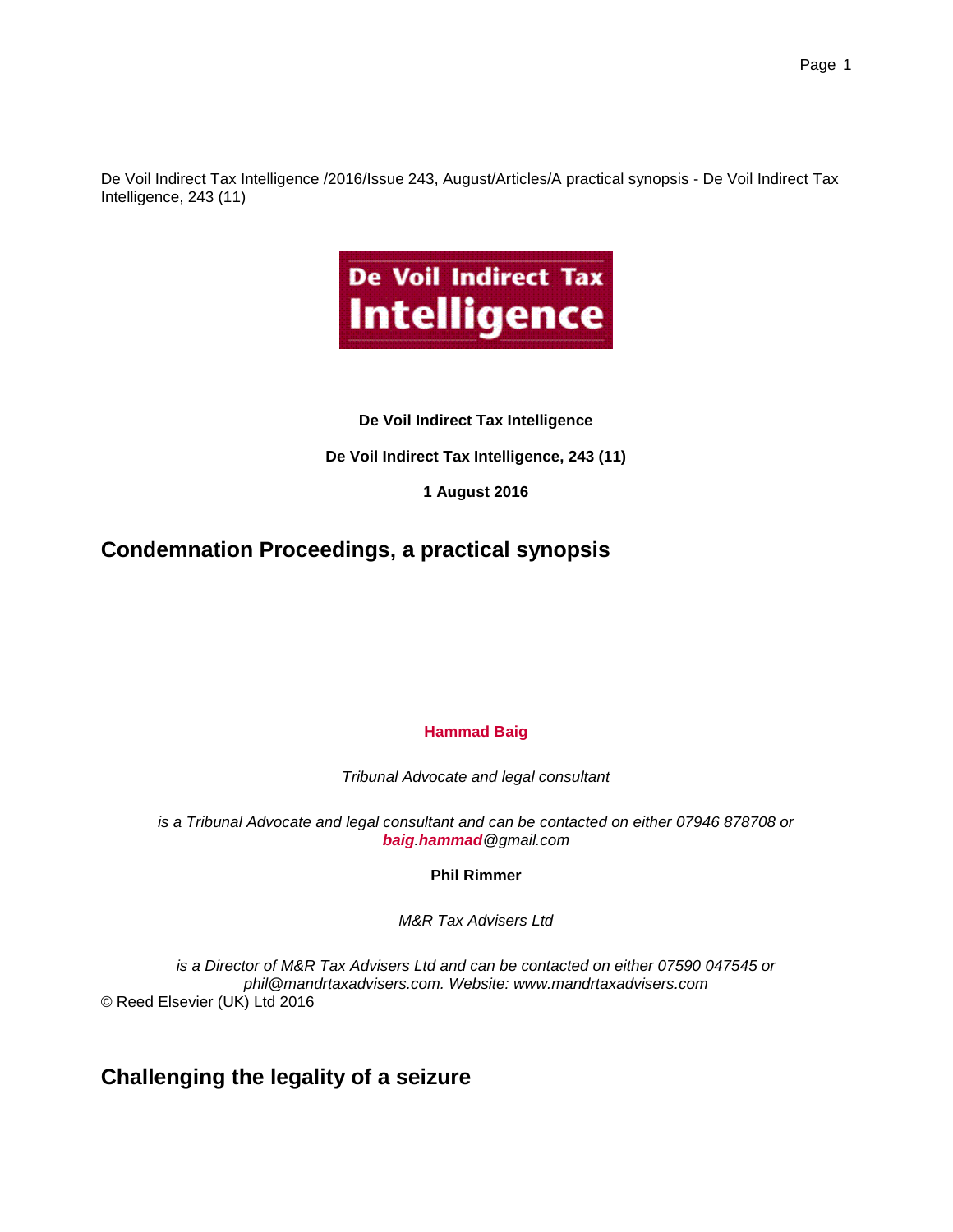This article is intended to be an addendum to two articles previously published in *De Voil Indirect Tax Intelligence*, the first article entitled "The world of excise: Challenging a HMRC seizure" and the second "Developments in the means of challenging a HMRC seizure".

Both of the above articles have introduced the reader to the means of challenging a seizure by appealing the decision of the seizing body (either HM Revenue and Customs (HMRC) or UK Border Force (UKBF) in the First-tier Tribunal (Tax Chamber) on the grounds of reasonableness.

However, this article touches upon the legal framework involved in challenging the legality of the seizure either through the Magistrates' Court or through the High Court. These proceedings are known as condemnation proceedings.

The owner of seized goods may challenge the legality of the seizure and/or request an internal review and if unhappy with the outcome of the review, request that the Tribunal review the same. The two hearings condemnation proceedings and Tribunal appeal — are unique proceedings, independent of each other, adjudicating on two separate and individual issues.

Further to the above, it is settled law that the Tribunal does not have the jurisdiction to consider the legality of the seizure. In the case of *HMRC v Jones and another* [2011] EWCA Civ 824, Mummery L J states as follows:

"The role of the tribunal, as defined in the 1979 Act, does not extend to deciding as a fact that the goods were, as the Respondents argued in the tribunal, being imported legally for personal use. That issue could only be decided by the court. The FTT's jurisdiction is limited to hearing an appeal against a discretionary decision by HMRC not to restore the seized goods to the Respondents".

### **Condemnation hearing**

1. Commenced at request of the owner of the goods as per CEMA 1979, Sch 3.

2. HMRC or UKBF may commence proceedings at Magistrates Court or High Court in England and Wales, which have sole jurisdiction of the matter, see *HMRC v Jones* and also CEMA 1979, Sch 3, para 8(a).

## **Tax Tribunal appeal**

1. A request for internal review is made to the department. The Reviewing Officer cannot consider the legality of the seizure.

2. If unhappy, an appeal can be made to the Tribunal for a further review.

*De Voil Indirect Tax Intelligence, 243 (11) at 12*

3. The Tribunal may only review the internal review decision and make an assessment as to the reasonableness of the decision. The Tribunal cannot consider the legality of the seizure.

In light of the above, it is strongly advised that both routes are commenced at the same time. In such a scenario, the Tribunal may, though there is no direct authority, wait for the decision of the Magistrates' Court in the condemnation proceedings. Should one succeed at the Magistrates' Court then the Tribunal hearing is no longer required. However, should one fail at the Magistrates' Court then the Tribunal may continue to hold a hearing to determine the reasonableness of the review officer's decision.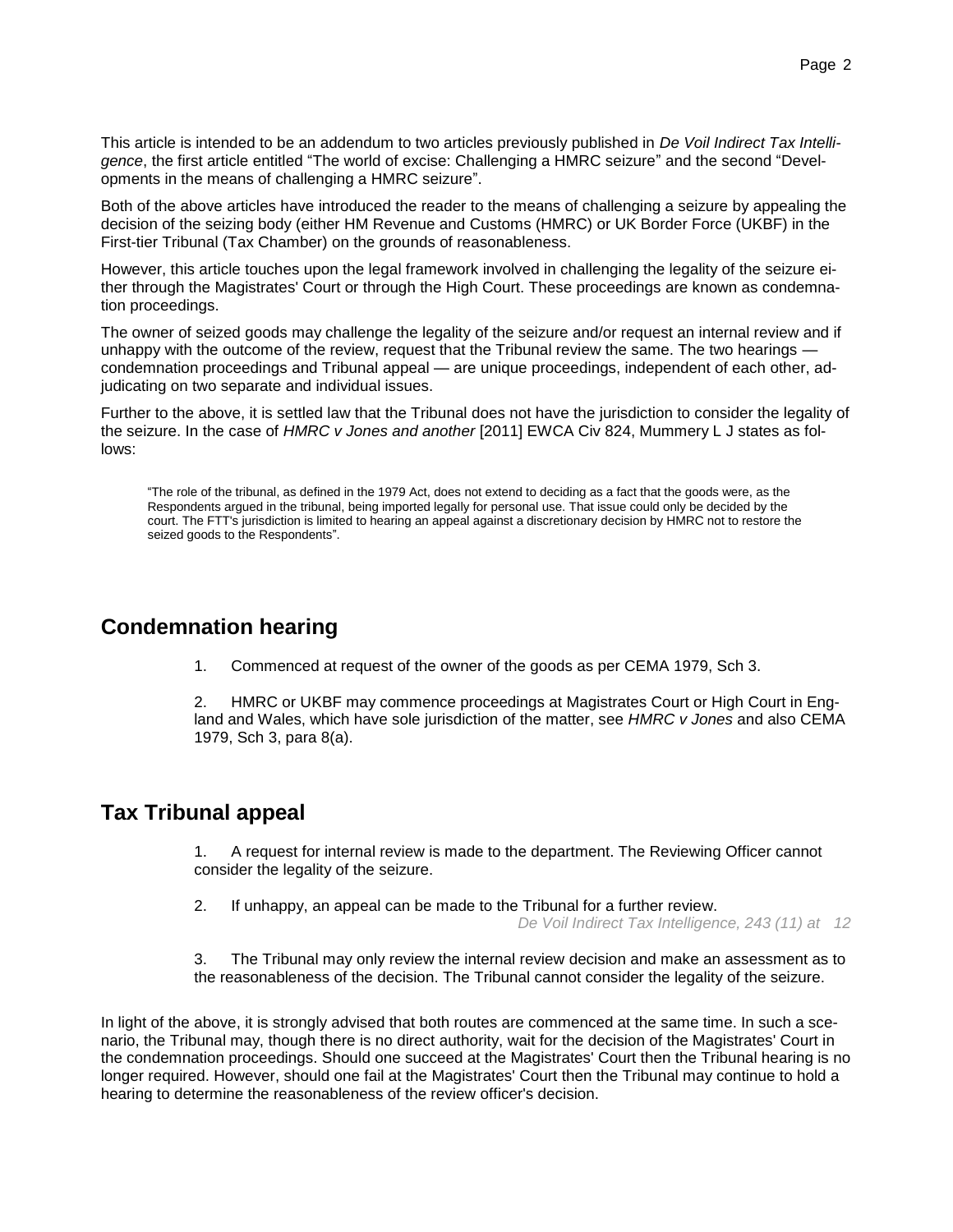Should one succeed at the Magistrates' Court then it is advisable to seek a determination from the Tribunal on the reasonableness of the review officer's decision and, should the facts allow, seek wasted costs.

Returning to the condemnation proceedings, The Customs and Excise Management Act 1979, Sch 3, para 8(a) clarifies that condemnation proceedings may be commenced at either the High Court or the Magistrates' Court:

"8 Proceedings for condemnation shall be civil proceedings and may be instituted —

(a) in England or Wales either in the High Court or in a Magistrates' Court."

Condemnation proceedings are commenced by the owner of the seized goods by writing to HMRC or UKBF indicating his clear intention to challenge the legality of the seizure by way of condemnation proceedings. HMRC or UKBF will then commence an appeal at the Magistrates' Court, though, as stated above, the appeal can alternatively be instituted in the High Court. The lay Justices hear the appeal under their civil jurisdiction.

It is the present practice of HMRC and UKBF that condemnation proceedings are commenced at the Magistrates' Court nearest to the point of seizure. Herein lies the first issue.

### **Transfer of condemnation proceedings**

It is often the case that the owner of the seized goods, in challenging the legality of the seizure, learns that the Magistrates' Court nearest to the point of seizure is located some considerable distance from himself. One faces incurring heavy costs in running the case.

In order to avoid incurring such costs and to ensure fairness in the proceedings, it is advisable that at the time of challenging the legality of the seizure by letter, a preferred Magistrates' Court is indicated. Should the claim be issued by the seizing body at their preferred court then it would be prudent to submit an application to transfer the proceedings to a Magistrates' Court in proximity to the complainant.

#### **"Customs and Excise Management Act 1979, Schedule 3, paragraph 9(b):**

9. Proceedings for the condemnation of anything instituted in a Magistrates' Court in England or Wales, ….. may be so instituted —

b. in any such court having jurisdiction in the place where the claimant resides or, if the claimant has specified a solicitor under paragraph 4 above, in the place where that solicitor has his office; or

in any such court having jurisdiction in the place where that thing was found, detained or seized or to which it is first brought after being found, detained or seized."

The Magistrates' Court has the power to transfer the proceedings either before or after the hearing has commenced, see the relevant provision below:

*De Voil Indirect Tax Intelligence, 243 (11) at 13*

#### **"Magistrates Court Act 1980:**

#### **57A Power to transfer civil proceedings (other than family proceedings)**

(1) A Magistrates' Court may at any time, whether before or after beginning to hear a complaint, transfer the hearing to another Magistrates' Court.

(2) But if the court transfers the matter after it has begun to hear the evidence and the parties, the court to which the matter is transferred must begin hearing the evidence and the parties again."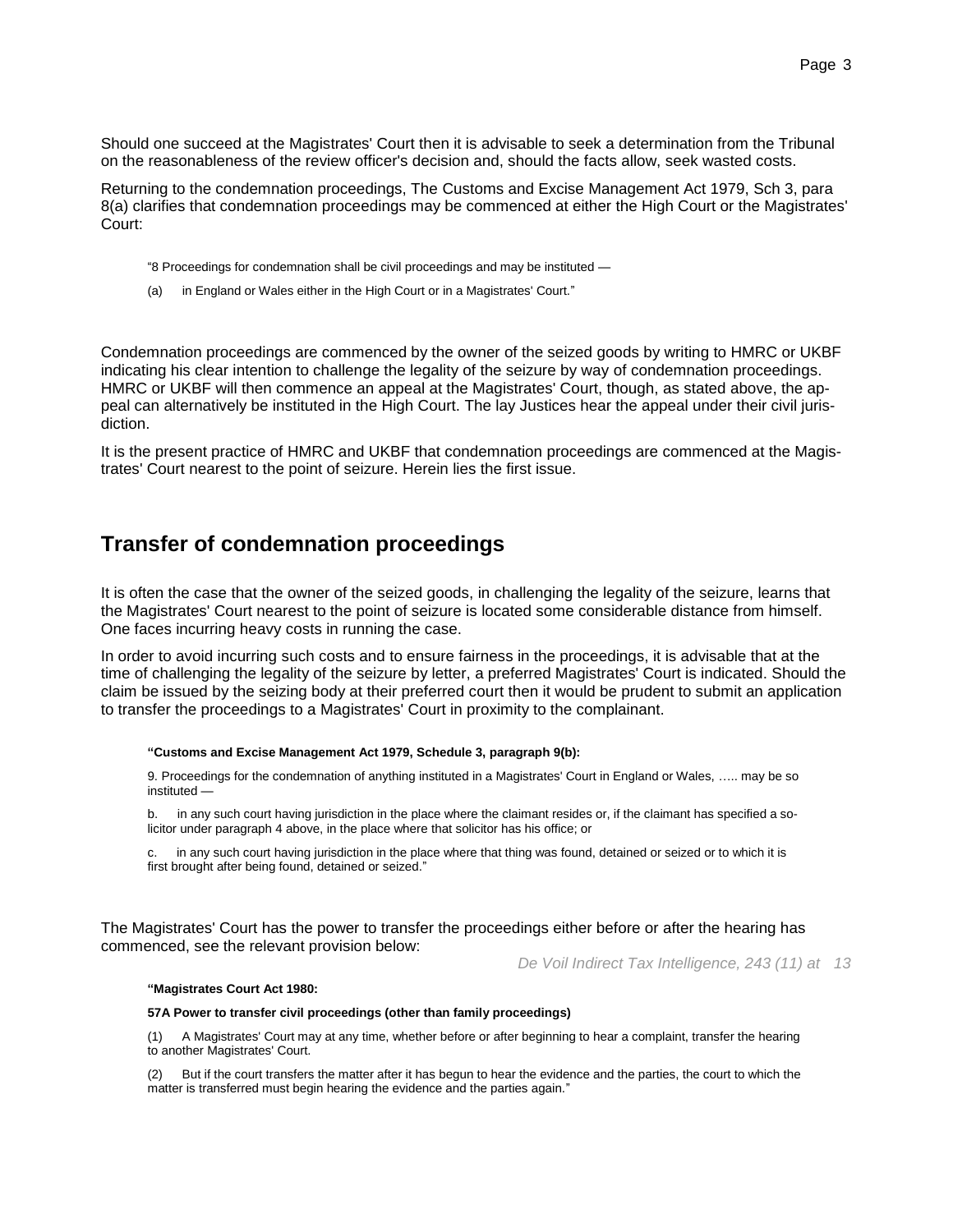### **Should one win the case**

Should one succeed in establishing that the goods were incorrectly seized then the seizing body will arrange for the goods to be returned unless those goods have been destroyed or disposed of by the seizing body in the interim. In this case, the seizing body is under an obligation to compensate for the damage suffered.

The Customs and Excise Management Act 1979, s 144 states as follows:

"144 Protection of officers, etc. in relation to seizure and detention of goods etc

….

(3) Nothing in subsection (2) above shall effect any right of any person to the return of the thing seized or detained or to compensation in respect of any damage to the thing or in respect of the destruction thereof."

In addition to the above, a request for the release of goods must be made promptly. Should the seizing body decide to appeal the decision then they have the right to hold the goods pending the outcome of the appeal by virtue of para 12 of Sch 3 to Customs and Excise Management Act 1979:

"Where an appeal, including an appeal by way of case stated, has been made against the decision of the court in any proceedings for the condemnation of any thing, that thing shall, pending the final determination of the matter, be left with the Commissioners or at any convenient office of customs and excise."

# **Should one lose the appeal**

For reasons stated in the section below, one must give serious consideration to appealing the decision of the Magistrates' Court in condemnation proceedings. Such appeals are "de novo" appeals; we touch upon this below.

## **De novo appeal**

HMRC/UKBF, should they lose in condemnation proceedings, are usually prompt in appealing the decision if the court of first instance has found against them. This gives them the obvious second bite at the cherry. In the case of *ANPA Limited and ADRENA SP Z O OK v Border Force* (unreported 2015), UKBF appealed the decision of the Magistrates' Court to the Crown Court. The Crown Court found again in favour of the claimant.

As indicated above, from the Magistrates' Court, the appeal lies to the Crown Court under its civil jurisdiction. The main feature of this appeal is that it is heard de novo, whereby the judge effectively hears the full appeal again (see *Supreme Court Act 1981, s 79(3)*). A written notice communicating one's intention to appeal should be sent to the Magistrates' Court within 21 days.

### **Costs in relation to condemnation proceedings**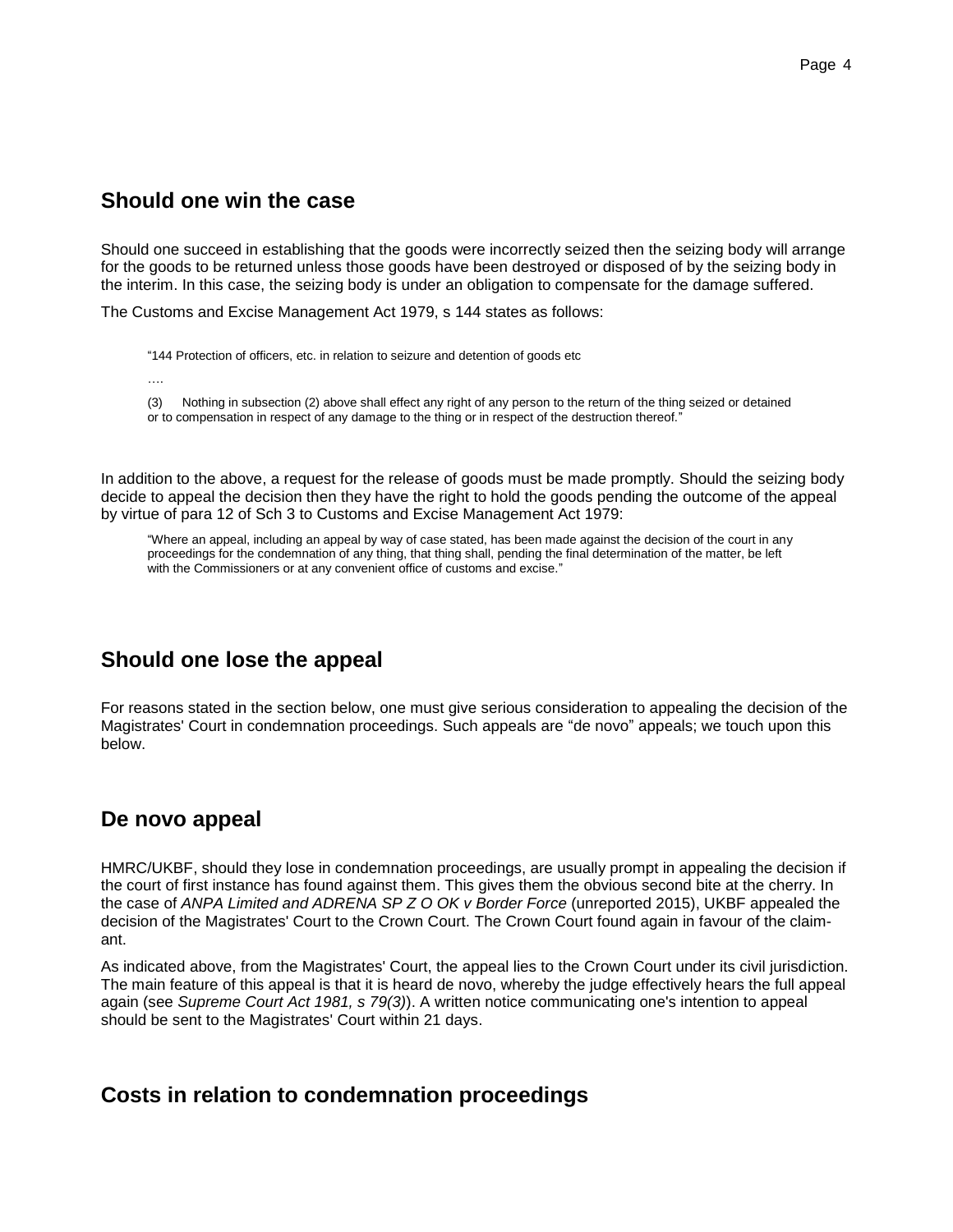Should the owner of the goods win, HMRC/UKBF typically promptly apply for a certificate from the Magistrates to effectively state that despite the seizure being found to be illegal, the seizure in itself, given the circumstances, was reasonable. It is their present practice to arrive at the court with a pre-typed order *De Voil Indirect Tax Intelligence, 243 (11) at 14*

which asks for a certificate to be issued stating that the initial seizure was reasonable. In such a scenario, unless arguments are presented to oppose this proposal, the court may issue a certificate confirming the same.

Section 144(1) of the Customs and Excise Management Act 1979 refers to the said certificate, the relevant provision is as stated below:

"144 Protection of officers, etc. in relation to seizure and detention of goods, etc.

(1) Where, in any proceedings for the condemnation of any thing seized as liable to forfeiture under the customs and excise Acts, judgment is given for the claimant, the court may, if it sees fit, certify that there were reasonable grounds for the seizure.

(2) Where any proceedings, whether civil or criminal, are brought against the Commissioners, a law officer of the Crown or any person authorised by or under the Customs and Excise Acts 1979 to seize or detain any thing liable to forfeiture under the customs and excise Acts on account of the seizure or detention of any thing, and judgment is given for the plaintiff or prosecutor, then if either —

a. a certificate relating to the seizure has been granted under subsection (1) above; or

b. the court is satisfied that there were reasonable grounds for seizing or detaining that thing under the customs and excise Acts, the plaintiff or prosecutor shall not be entitled to recover any damages or costs and the defendant shall not be liable to any punishment.

(3) Nothing in subsection (2) above shall effect any right of any person to the return of the thing seized or detained or to compensation in respect of any damage to the thing or in respect of the destruction thereof."

A claimant must oppose the issue of the certificate in order to be able to recover its costs and any damages, including loss of profit on the goods (if any). The starting point is simply that the successful party may apply to recover his costs from the unsuccessful party. The usual rule for civil proceedings applies, that is, "the winner takes all".

In civil proceedings to which the Crown is a party, in this context 'proceedings to which the Crown is a party' includes proceedings to which any government department or any officer of the Crown as such is a party. The costs of and incidental to the proceedings are in the discretion of the court which is to be exercised in the same manner and on the same principles as in cases between subjects, and the court or arbitrator has power to make an order for the payment of costs by or to the Crown accordingly<sup>1</sup>.

### **Probable cause**

It is established law that where there is no probable cause justifying seizure of goods, the owner will be entitled to the release of the goods together with costs and damages<sup>2</sup>.

Seizures are more often than not based on a suspicion, circumstances of suspicion<sup>3</sup> (such as false papers<sup>4</sup>) or the hostile associations of the consignors or consignees<sup>5</sup>; and the onus of proof that the suspicion is unjustified will rest with the claimant<sup>6</sup>.

### **Law surrounding the submissions on costs**